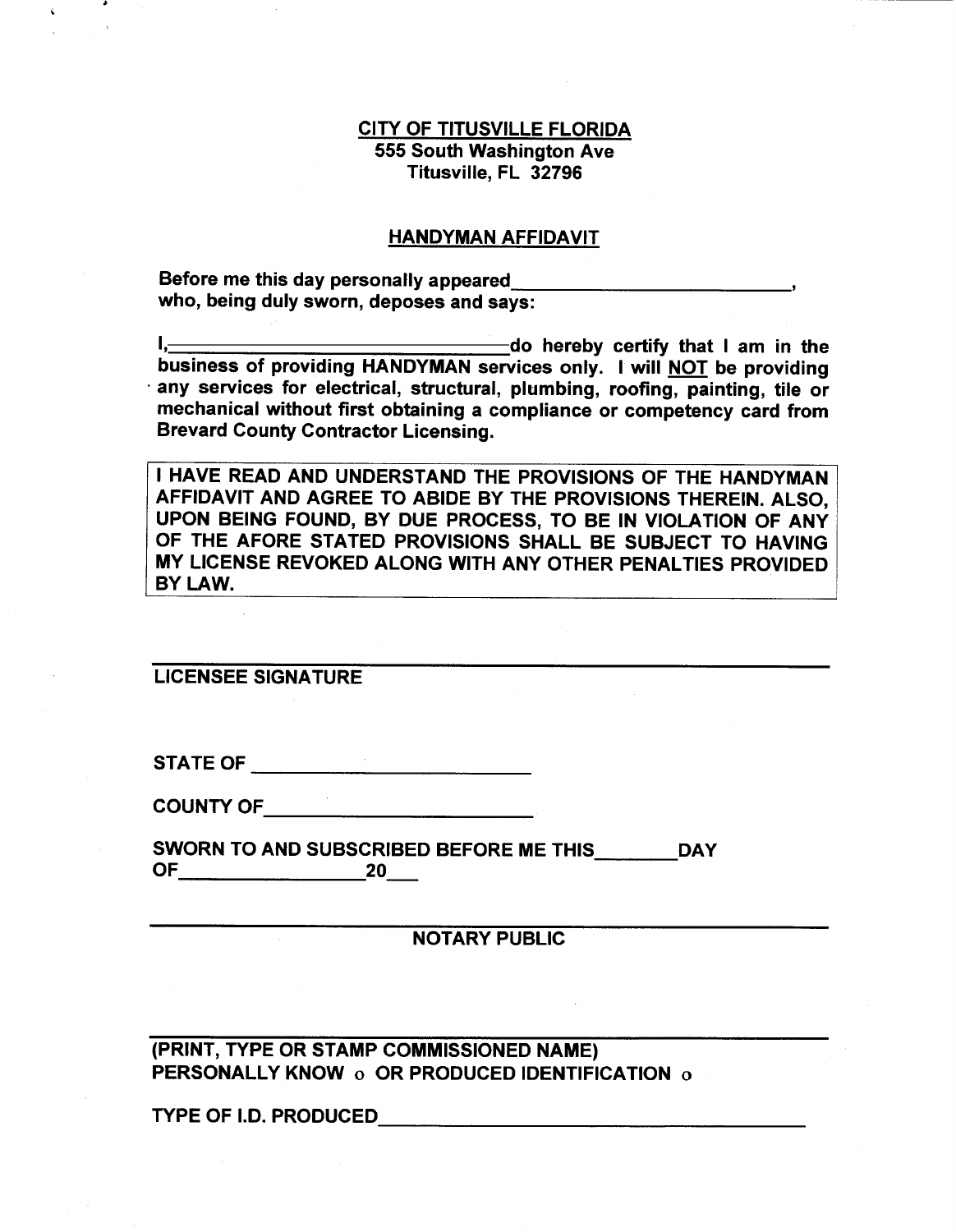

**Riconing & Devilons** 

**plication/Status:** 

**Boards and Committees** 

te Enforcement sta

amp Plan & Studies

Licensed Contractor Search

tting Inspection Request

inn Code

Contractor Licensing

Citizen Awareness

**Handyman** 

Liconsed Trades Obtain a License

Help Us, Help You

D Ordinances & Codes

Report A Problem

.<br>Andre parlamentaris provincia e contra contenentaris de contenente de contenente de contenente de la contenent

Request a Map

How Do Leos Do L Need

Permit Search

Public Meeting Calendar,

Þ

₹.

**D** Applications Sureo

# Space Coast Florida Nature | Beaches | Space

the official website for Brevard County Government

| Home                                                                                                                                                                                                                                                                                                                                                                                                                                                                                                                                                                                                                             | <b>Residents</b> | <b>Business</b> | <b>Visitors</b> | e-Government |
|----------------------------------------------------------------------------------------------------------------------------------------------------------------------------------------------------------------------------------------------------------------------------------------------------------------------------------------------------------------------------------------------------------------------------------------------------------------------------------------------------------------------------------------------------------------------------------------------------------------------------------|------------------|-----------------|-----------------|--------------|
| <b>Company</b><br>$\omega_{\rm{max},p}$<br><b>Compromis</b><br>$-5.44\pm 0.00$<br><b>BAND</b><br>$\mathcal{M}_{\rm Fb}$ and $\mathcal{M}_{\rm eff}$<br>$x_{max}$<br>$-5.457(0)$<br><b>Brown Street</b><br>$rac{16}{41}$ OCLAN<br>$\mathcal{I}_{\mathcal{A}}$ , $\mathcal{I}_{\mathcal{B}^{\text{in}}_{\text{out}}(\mathcal{A})}$<br><b>BEARTH</b><br>$\mathcal{W}^{(1,3)}$<br><b>F.P. Adams of</b><br><b>Mange</b><br><b>CARRID</b><br>$-60 - 90$<br><b>Revenue</b><br>Freq <sub>2</sub><br><b>Brian Co</b><br>NG<br>48<br>$\frac{1}{2}$ $\frac{1}{2}$ $\frac{1}{2}$ $\frac{1}{2}$ $\frac{1}{2}$<br>24.490<br>e B<br><b>BOKO</b> |                  |                 |                 |              |

Brevard County / Planning & Development / Licensing Regulation & Enforce Handyman

# **Licensing Requirements For Brevard County**

## BREVARD COUNTY DOES NOT OFFER A HANDYMAN LICENSE

Brevard County Code Of Ordinance and State Law requires construction work mechanical, plumbing, roofing, etc. including remodeling, renovations & repa by a licensed contractor.

Handyman may ONLY perform unregulated specialty trades.

PLEASE NOTE: there is no such thing as a Handyman License in Brevard (

For more information on obtaining a Brevard County Business Tax Rece "Unregulated Specialty Trades" please contact the Tax Collector Office at 321

Unregulated Specialty Trades that do not require a Certificate of Compet License (COC):

- Cabinetry / Countertops
- Concrete (Concrete is in the process of requiring a COC)
- Decorative Hardscape (Landscape Curbing, Countertops)
- Demolition (County Demolition is in the process of requiring a COC)  $\blacksquare$
- Drywall Repair (Patch holes)  $\blacksquare$
- Fascia / Soffit / Siding
- Finish Trim Carpentry (paneling, sashes, baseboard,
- Landscaping / Yard Care (NO IRRIGATION/SPRINK

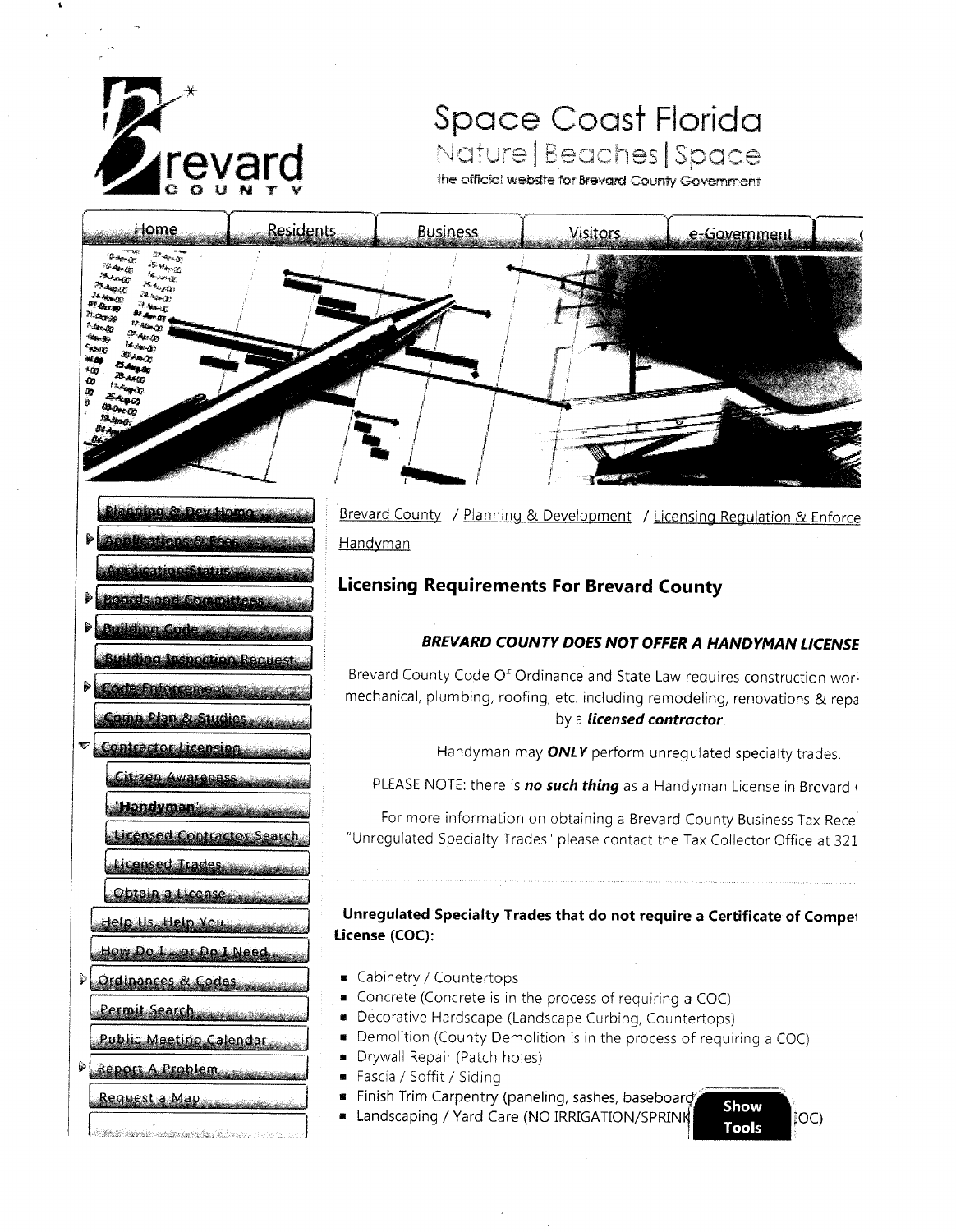nd a Licensed htractor



GIS Zoning & FLU nteractive Map



BASS (Brevard's Advanced Service Site)

- Insulation
- Interior doors (Bathroom, Bedroom, Closet NO EXTERIOR DOORS requir
- Pavers
- Pressure Washing / Cleaning
- Screening Repair (No hardware maintenance, repair or replacement)
- Wallcovering / Wallpaper

**County Issued Certificate of Competency License (COC) required for the <sup>f</sup> work:** 

**Brevard County Code of Ordinance: Chapter 22, Article VI - Contractors** 

- Alarm Contractor
- Alarm II Contractor
- Aluminum Specialty Structure Contractor
- Building Contractor
- Drywall Contractor
- Electrical Contractor
- Electrical Sign Contractor
- Excavating / Land Clearing Contractor
- Fencing Contractor
- Floor Covering Contractor
- Floor Covering with Tile Contractor
- Framing Contractor
- Garage Door Contractor
- General Contractor
- HARV Contractor
- Irrigation Contractor
- Limited Energy System Contractor
- Marine I Contractor .
- Marine II Contractor
- Masonry Contractor
- Mechanical Contractor
- Painting Contractor
- Plumbing Contractor
- Residential Contractor
- Roofing Contractor
- Sheetmetal Contractor
- Solar Contractor
- Storm Shutter Contractor
- Stucco Contractor
- Swimming Pool Contractor
- Swimming Pool Finishing Sub-Contractor
- Swimming Pool Service Contractor
- Underground Utilities Contractor
- Window and Door Contractor

**State Issued Competency License required for the following work:** 

**Department of Business & Professional Regulatio**n **Show** e **Chapte**